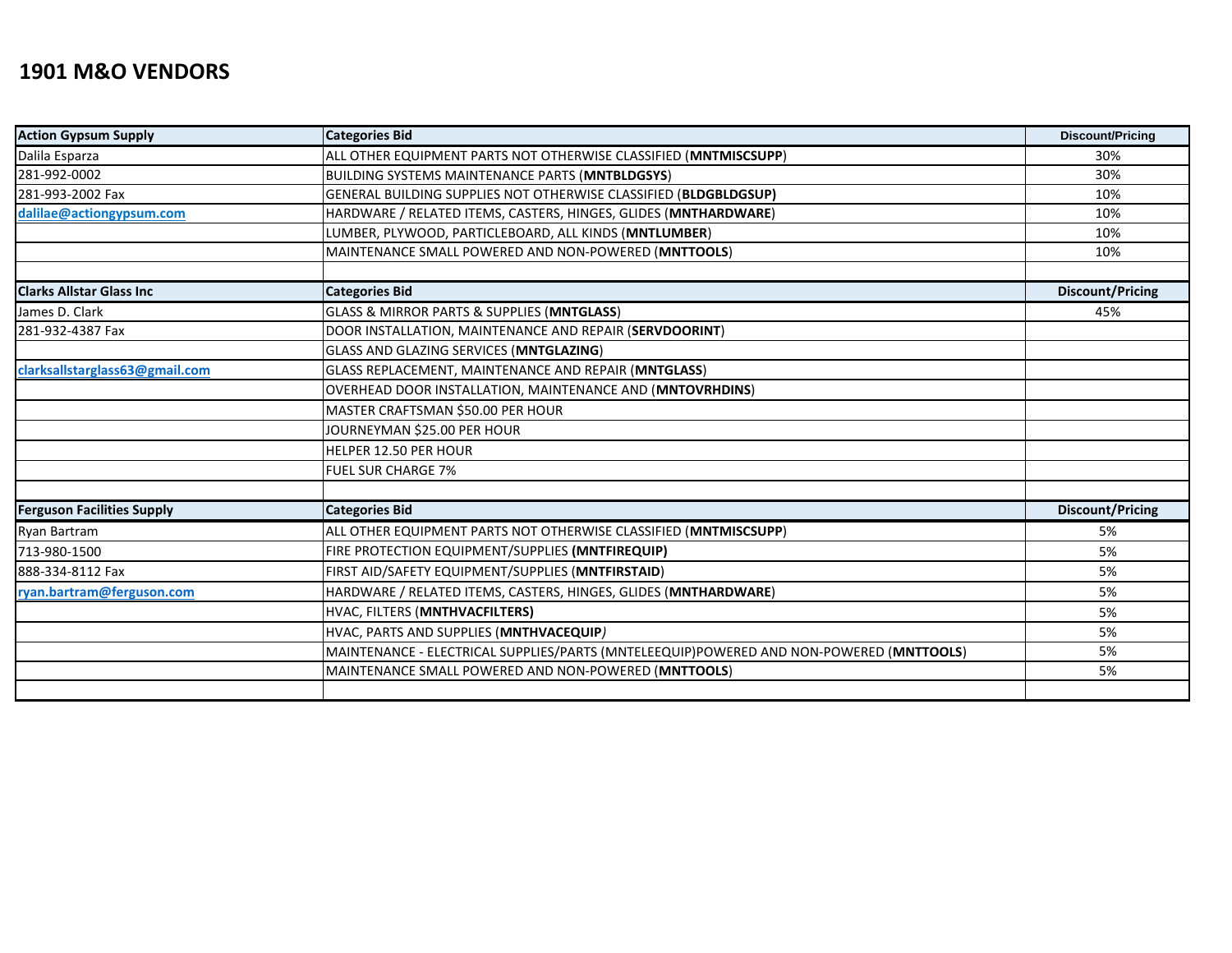| <b>Filter Maintenance Company Inc</b> | <b>Categories Bid</b>                                                         | <b>Discount/Pricing</b> |
|---------------------------------------|-------------------------------------------------------------------------------|-------------------------|
| Byron L. Ware                         | HVAC FILTERS (MNTHVACFILTERS)                                                 | 30%                     |
| 713-432-0068                          | Labor \$80.00 per hour, Trip Charge \$125.00                                  |                         |
| 713-432-9631 Fax                      |                                                                               |                         |
| byron.w@filtermaint.com               |                                                                               |                         |
|                                       |                                                                               |                         |
| <b>Global Equipment Company Inc.</b>  | <b>Categories Bid</b>                                                         | <b>Discount/Pricing</b> |
| <b>Brittany Garrett</b>               | ALARM SECURITY & SURVEILLANCE SYSTEM (SECURITYSYS)                            | 10%                     |
| 678-745-9817                          | ALL OTHER EQUIPMENT PARTS NOT OTHERWISE CLASSIFIED (MNTMISCSUPP)              | 10%                     |
| 678-969-6646 Fax                      | ATHLETIC EQUIPMENT/SUPPLIES NOT LISTED ELSEWHERE (ATHEQUIPSUP)                | 10%                     |
| k12bids@globalindistrial.com          | ATHLETIC PADDING/WINDSCREENS (MNTWNDSCREEN)                                   | 10%                     |
|                                       | AUDIO VISUAL EQUIPMENT PARTS AND SUPPLIES (AVEQSUP)                           | 10%                     |
|                                       | BLEACHERS PARTS, SUPPLIES, INSTALLATIONS (MNTBLEACHER)                        | 10%                     |
|                                       | BUILDING SYSTEMS MAINTENANCE PARTS (MNTBLDGSYS)                               | 10%                     |
|                                       | CAFETERIA & KITCHEN EQUIPMENT AND MISCELLANEOUS PARTS (NUTREQUIP)             | 10%                     |
|                                       | CHILLERS, HEAT EXCHANGERS AND RECEIVERS (MNTCHILLERS)                         | 10%                     |
|                                       | DOORS BUILDING/ EXTERIOR/INTERIOR, PARTS SUPPLIES (BLDGDOORS)                 | 10%                     |
|                                       | DOORS OVERHEAD PARTS & SUPPLIES (MNTOVRHDOOR)                                 | 10%                     |
|                                       | FENCING EQUIPMENT AND SUPPLIES (MNTFENEQUPS)                                  | 10%                     |
|                                       | FENCING SERVICES AND SUPPLIES (MNTFENCE)                                      | 10%                     |
|                                       | FIRST AID/SAFETY EQUIPMENT/SUPPLIES (MNTFIRSTAID)                             | 10%                     |
|                                       | GENERAL BUILDING SUPPLIES NOT OTHERWISE CLASSIFIED (BLDGBLDGSUP)              | 10%                     |
|                                       | GENERATORS, PORTABLE AND STATIONARY, INCLUDING PARTS (MNTGENEREP)             | 10%                     |
|                                       | GLASS & MIRROR PARTS & SUPPLIES (MNTGLASS)                                    | 10%                     |
|                                       | HARDWARE / RELATED ITEMS, CASTERS, HINGES, GLIDES (MNTHARDWARE)               | 10%                     |
|                                       | HVAC, FILTERS (MNTHVACFILTERS)                                                | 10%                     |
|                                       | HVAC, PARTS AND SUPPLIES (MNTHVACEQUIP)                                       | 10%                     |
|                                       | ICE MACHINES (ICE_MACH_PURCH)                                                 | 10%                     |
|                                       | INDUSTRIAL COMMERCIAL AND PROFESSIONAL EQUIPMENT AND SUPPLIES (MNTINDUSTEQIP) | 10%                     |
|                                       | INDUSTRIAL EQUIPMENT RENTAL OR LEASE (MNTINDUSTRENT)                          | 10%                     |
|                                       | JANITORIAL EQUIPMENT PARTS AND REPAIR (MNTEQUIPREP)                           | 10%                     |
|                                       | LOCKERS PARTS, SUPPLIES, INSTALLATIONS (LOCKERSPART)                          | 10%                     |
|                                       | LOCKSMITH PARTS AND TOOLS (MNTLOCKPART)                                       | 10%                     |
|                                       | LUMBER, PLYWOOD, PARTICLEBOARD, ALL KINDS ( <b>MNTLUMBER</b> )                | 10%                     |
|                                       | MAINTENANCE SMALL POWERED AND NON-POWERED (MNTTOOLS)                          | 10%                     |
|                                       | MAINTENANCE MACHINERY EQUIP & SUPPLIES NOT OTHERWISE CLASSIFIED (MNTMACHINER) | 10%                     |
|                                       | MATERIAL HANDING EQUIPMENT MAINTENANCE (MNTPALLFORK)                          | 10%                     |
|                                       | OTHER TESTING EQUPIMENT NOT OTHERWISE CLASSIFIED (MNTMNTREPEQ)                | 10%                     |
|                                       | PARK AND PLAYGROUND EQUIPMENT (PLAYGROUND)                                    | 10%                     |
|                                       | REFRIGERATION EQUIPMENT & ACCESSORIES, TUBING, FITINGS (MNTREFRIDG)           | 10%                     |
|                                       | SIGNAGE & GRAPHICS INTERIOR/EXTERIOR (BLDGSIGNAG)                             | 10%                     |
|                                       | SWIMMING POOLS, EQUIPMENT, AND SUPPLIES (MNTPOOLEQP)                          | 10%                     |
|                                       | WELDING SUPPLIES (MNTWELDSUPP)                                                | 10%                     |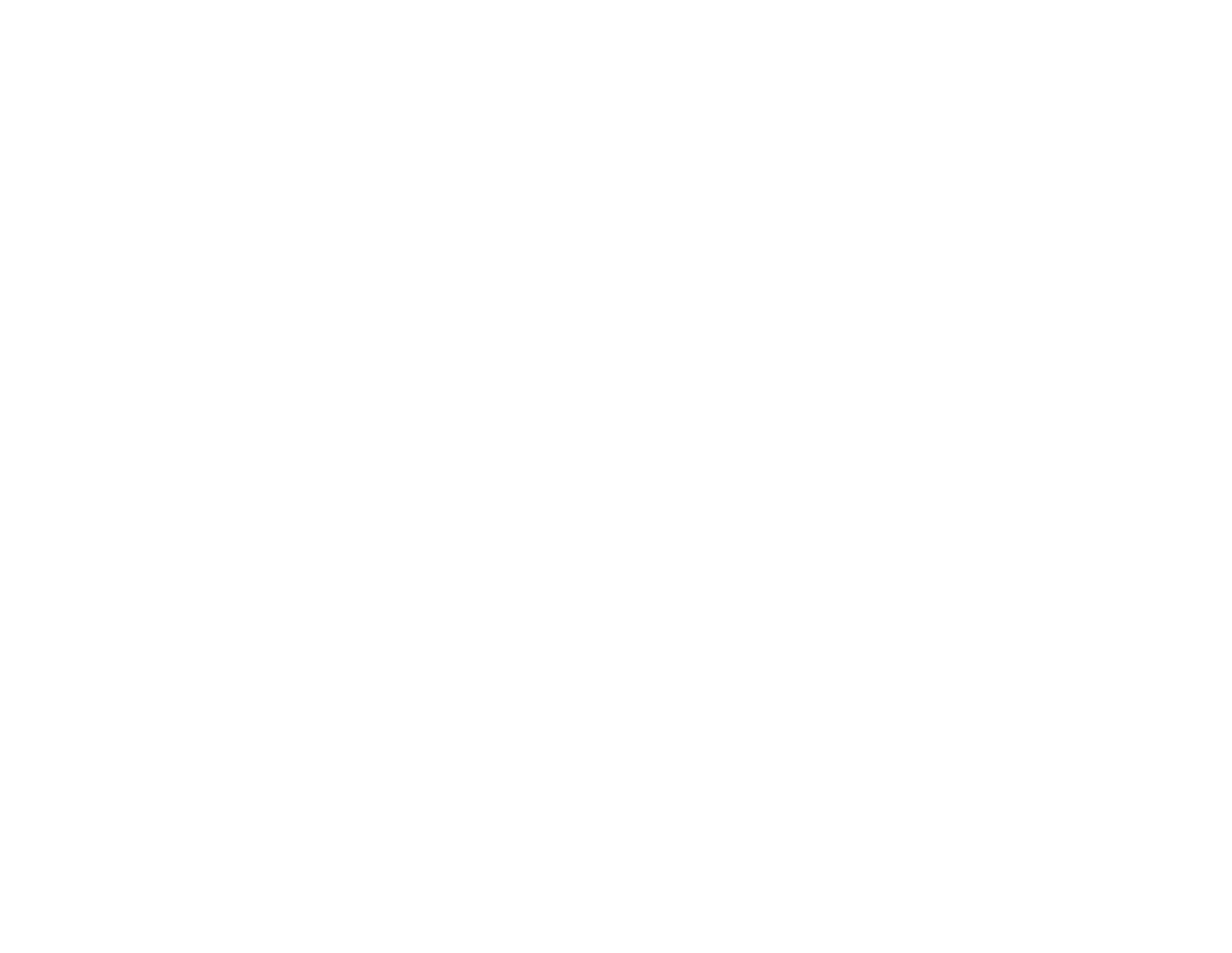| Gowan Inc                          | <b>Categories Bid</b>                                                         | <b>Discount/Pricing</b> |
|------------------------------------|-------------------------------------------------------------------------------|-------------------------|
| Kenneth Atkinson                   | CHILLERS, HEAT EXCHANGERS AND RECEIVERS (MNTCHILLERS)                         | 5%                      |
| 713-696-5400                       | HVAC, FILTERS (MNTHVACFILTERS)                                                | 5%                      |
| 713-237-9208                       | HVAC, PARTS AND SUPPLIES (MNTHVACEQUIP)                                       | 5%                      |
| katkinson@gowaninc.com             | ICE MACHINES (ICE_MACH_PURCH)                                                 | 5%                      |
|                                    | MATERIAL HANDING EQUIPMENT MAINTENANCE (MNTPALLFORK)                          | 5%                      |
|                                    | HEATING, AIR CONDITIONING & VENTILATION MAINT & REPAIR (MNTHVACMNTR)          |                         |
|                                    | ICE MACHINE REPAIR SERVICES (ICE_MACH_SVC_RPS)                                |                         |
|                                    | INSULATION SERVICES (MNTINSULATE)                                             |                         |
|                                    | INSULATION INSTALLATION, MAINTENANCE (MNTINSULATE)                            |                         |
|                                    | PLUMBING SERVICES (MNTPLUMBING)                                               |                         |
|                                    | MASTER CRAFTSMAN \$90.00 PER HOUR                                             |                         |
|                                    | JOURNEYMAN \$ 88.00 PER HOUR                                                  |                         |
|                                    | HELPER \$70.00 PER HOUR                                                       |                         |
|                                    | TRIP CHARGE \$50.00                                                           |                         |
|                                    |                                                                               |                         |
| <b>Hardman Signs</b>               | <b>Categories Bid</b>                                                         | <b>Discount/Pricing</b> |
| Christie Archer                    | SIGNAGE & GRAPHICS INTERIOR/EXTERIOR (BLDGSIGNAG)                             | 0%                      |
| 713-957-2324                       |                                                                               |                         |
| 713-957-2119                       |                                                                               |                         |
| katkinson@gowaninc.com             |                                                                               |                         |
|                                    |                                                                               |                         |
| <b>Harrell's LLC</b>               | <b>Categories Bid</b>                                                         | <b>Discount/Pricing</b> |
| Jack R. Harrell, III               | LAWN CHEMICALS/FERTILIZERS/ INSECTICIDES/PESTICIDES (GRNFERTCHEM)             | 0%                      |
| 800-282-8007                       |                                                                               |                         |
| 863-904-1540 Fax                   |                                                                               |                         |
| bids@harrells.com                  |                                                                               |                         |
|                                    |                                                                               |                         |
| <b>Helena Agri-Enterprises LLC</b> | <b>Categories Bid</b>                                                         | <b>Discount/Pricing</b> |
| Eric Glover                        | LAWN CHEMICALS/FERTILIZERS/ INSECTICIDES/PESTICIDES (GRNFERTCHEM)             | 3%                      |
| 936-372-1505                       | LANDSCAPING CONSULTING/SERVICES (MNTCONSLAND)                                 |                         |
| 936-372-1509                       |                                                                               |                         |
| gloverc@helenaagri.com             |                                                                               |                         |
|                                    |                                                                               |                         |
| Herc Rentals Inc.                  | <b>Categories Bid</b>                                                         | <b>Discount/Pricing</b> |
| Jason Oosterbeek                   | CHILLERS, HEAT EXCHANGERS AND RECEIVERS (MNTCHILLERS)                         | 0%                      |
| 409-945-5131                       | CRANE/ HOISTS/ LIFTS EQUIPMENT RENTAL (MNTCRANRENT)                           | 0%                      |
|                                    | INDUSTRIAL COMMERCIAL AND PROFESSIONAL EQUIPMENT AND SUPPLIES (MNTINDUSTEQIP) | 0%                      |
| hercbids@hercrentals.com           | MATERIAL HANDING EQUIPMENT MAINTENANCE (MNTPALLFORK)                          | 0%                      |
|                                    |                                                                               |                         |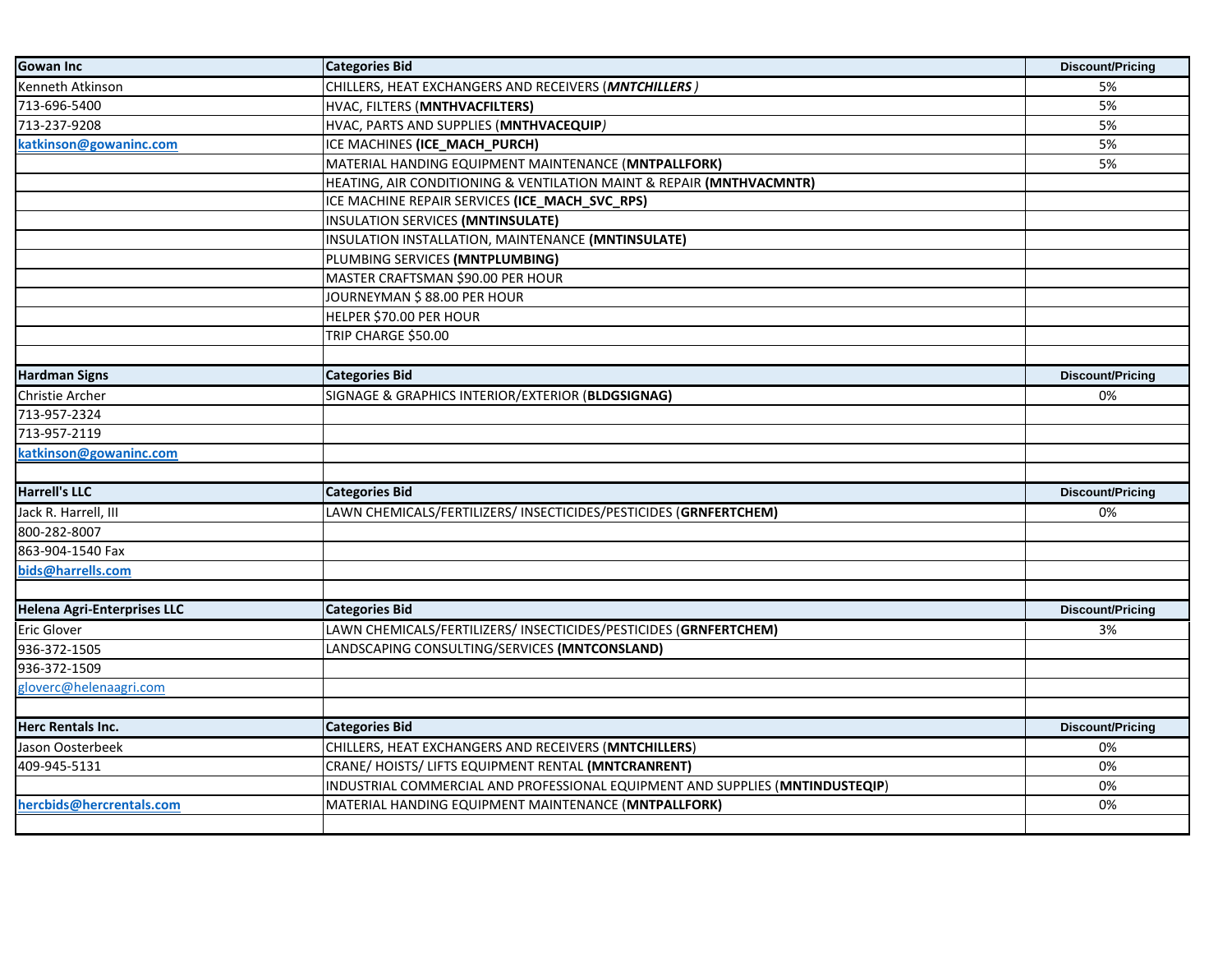| <b>Hunton Distribution</b>                   | <b>Categories Bid</b>                                                             | <b>Discount/Pricing</b> |
|----------------------------------------------|-----------------------------------------------------------------------------------|-------------------------|
| John Dearman                                 | HARDWARE / RELATED ITEMS, CASTERS, HINGES, GLIDES (MNTHARDWARE)                   | 20%                     |
| 832-747-2000                                 | HVAC, FILTERS (MNTHVACFILTERS)                                                    | 20%                     |
| 832-747-2197 Fax                             |                                                                                   |                         |
| jdearman@huntongroup.om                      |                                                                                   |                         |
|                                              |                                                                                   |                         |
| <b>Hunton Services</b>                       | <b>Categories Bid</b>                                                             | <b>Discount/Pricing</b> |
| Kris Hardin                                  | CHILLERS, HEAT EXCHANGERS AND RECEIVERS (MNTCHILLERS)                             | 0%                      |
| 713-266-3900                                 | HVAC, FILTERS (MNTHVACFILTERS)                                                    | 0%                      |
| 713-645-0847                                 | HVAC, PARTS AND SUPPLIES (MNTHVACEQUIP)                                           | 0%                      |
| mtabb@huntongroup.com                        | REFRIGERATION EQUIPMENT & ACCESSORIES, TUBING, FITINGS (MNTREFRIDG)               | 0%                      |
|                                              | HEATING, AIR CONDITIONING& VENTILATION MAINT & REPAIR (MNTHVACMNTR)               | 0%                      |
|                                              | ICE MACHINE REPAIR SERVICES (ICE_MACH_SVC_RPS)                                    | 0%                      |
|                                              | MASTER CRAFTSMAN \$133.00 PER HOUR                                                |                         |
|                                              | JOURNEYMAN \$ 119.00 PER HOUR                                                     |                         |
|                                              | HELPER \$99.00 PER HOUR                                                           |                         |
|                                              | TRIP CHARGE \$60.00                                                               |                         |
|                                              |                                                                                   |                         |
| <b>League City Outdoor Power Equipment</b>   | <b>Categories Bid</b>                                                             | <b>Discount/Pricing</b> |
| Chris Arnold                                 | LAWN EQUIPMENT/PARTS/SUPPLIES (GRNEQUIPART)                                       | <b>TBD</b>              |
| 281-316-6900                                 |                                                                                   |                         |
| N/A                                          |                                                                                   |                         |
| chrisarnold@lcope@outlook.com                |                                                                                   |                         |
|                                              |                                                                                   |                         |
| <b>Professional Distribution Center Inc.</b> | <b>Categories Bid</b>                                                             | <b>Discount/Pricing</b> |
| Don Haldeman                                 | LUMBER, PLYWOOD, PARTICLEBOARD, ALL KINDS ( <b>MNTLUMBER</b> )                    | 0%                      |
| 281-561-9985                                 |                                                                                   |                         |
| 281-561-9984                                 |                                                                                   |                         |
| donhaldeman.pdc@gmail.com                    |                                                                                   |                         |
|                                              |                                                                                   |                         |
| <b>Rinehart Trucking Co., Inc.</b>           | <b>Categories Bid</b>                                                             | <b>Discount/Pricing</b> |
| Susan Rinehart Warren                        | ATHLETIC EQUIPMENT/SUPPLIES NOT LISTED ELSEWHERE (ATHEQUIPSUP)                    | 0%                      |
| 281-432-7263                                 | GENERAL BUILDING SUPPLIES NOT OTHERWISE CLASSIFIED (BLDGBLDGSUP)                  | 0%                      |
| 888-223-2924 Fax                             | MULCH/SOIL CONDITIONERX/ COMPOST (MNTDIRTSOIL)                                    | 0%                      |
| suehart@sbcglobal.net                        | LANDSCAPING CONSULTING/SERVICES (MNTCONSLAND)                                     | 0%                      |
|                                              | MAINTENANCE AND REPAIR SERVICES, BUILDING (NOT OTHERWISE CLASSIFIED (MNTMNTREPAR) | 0%                      |
|                                              | MASONRY SERVICES (MNTMASONRY)                                                     | 0%                      |
|                                              | OTHER MAINTENANCE AND CONSTRUCTION SERVICES NOT OTHERWISE CLASSIFIED (MNTOTHER)   | 0%                      |
|                                              |                                                                                   |                         |